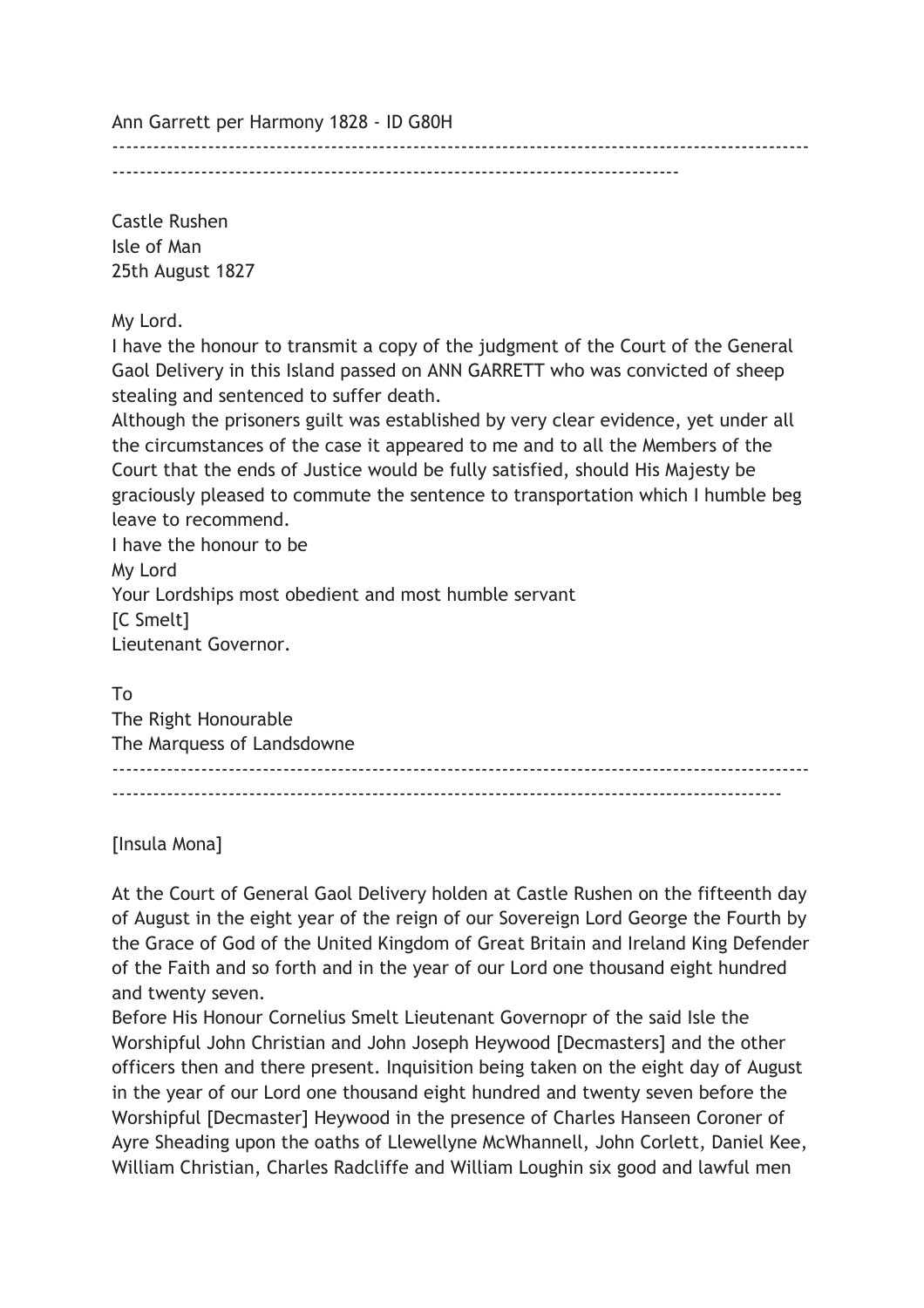of the Ayre Sheading who being impanelled and sworn did present that ANN GARRETT wife of JOHN GARRATT of the parish of Andreas, Labourer and WILLIAM GARRETT of the same place , Labourer on the thirty first day of July in the year of our Lord one thousand eight hundred and twenty seven with force and arms at the parish aforesaid one sheep of the goods and chattels of one WILLIAM GARRETT then and there being found feloniously did steal take and carry away against the peace of our Sovereign Lord the King His Crown and Dignity and against the form of the statue in that case made and provided. Wherefore at the said Court of General Gaol Delivery the said ANN GARRETT and WILLIAM GARRETT appeared in their own proper persons being conducted to the Bar by John Fitzsimmons gaoler of Castle Rushen aforesaid and the said ANN GARRETT and WILLIAM GARRETT being arraigned and charged with the said felony and required how they would be tried , pleaded NOT GUILTY and for trial thereof put themselves upon their county. Whereupon a Jury was called to try the said ANN GARRETT and WILLIAM GARRETT for the same in presence of James Clarke Esquire His Majesty's Attorney General of this Isle to wit, Cesar Gell of Patrick, John Moore of German, John Haigh of German, Robert Cretney of [Naroun] William Teare of Bride, Matthias Corlell of [Cesaqre] Joseph Moses of Braddan, Patrtick Kneale of Andreas, Thomas Taubernan and Thomas Corlell of Ballaugh, Matthais Bridson and John Kelly of Arbory being Jurors summond by the several Coroners and chosen impanelled and sworn to try the truth of the Premises do upon their oaths say that the said WILLIAM GARRETT is NOT GUILTY and that the said ANN GARRET is GUILTY of the felony aforesaid in manner and form as charged against her. Wherefore it is ordered and adjudged that the said WILLIAM GARRETT be forthwith discharged from imprisonment and that the said ANN GARRETT be hanged by the neck until she be dead.

 $\lceil$   $\rceil$ Clerk of the Rolls ANN GARRETT

CASTLE RUSHEN - 1827

TRANSPORTATION FOR LIFE (DEATH)

SOURCE - HOME OFFICE CRIMINAL PETITIONS SERIES 1

SERIES - HO 17

PIECE NUMBER - 77

ITEM NUMBER - OM 18

------------------------------------------------------------------------------------------------------ ------------------------------------------------------------------------------------